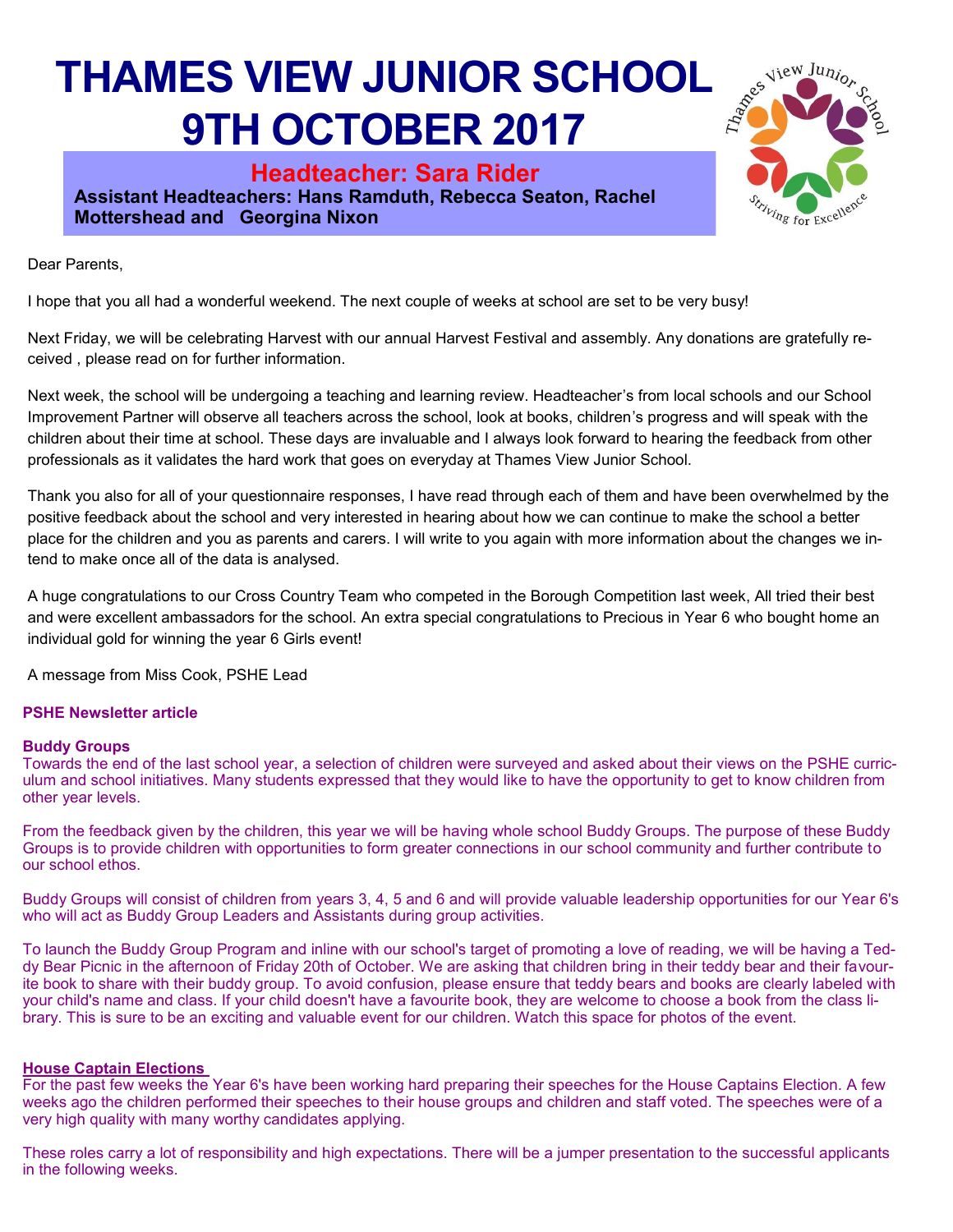

**Every year at Thames View Junior School we celebrate Harvest with an assembly and through delivering donations to the elderly or those in need within our local community.** 

**We ask for small donaations of food to add to our Harvest Table.** 

**Our Harvest Celebration Assembly will take place on Friday 20th October.** 

**If would you would like to nominate someone to receive a Harvest Parcel please let Alex in the front office know. We just need their name and address.**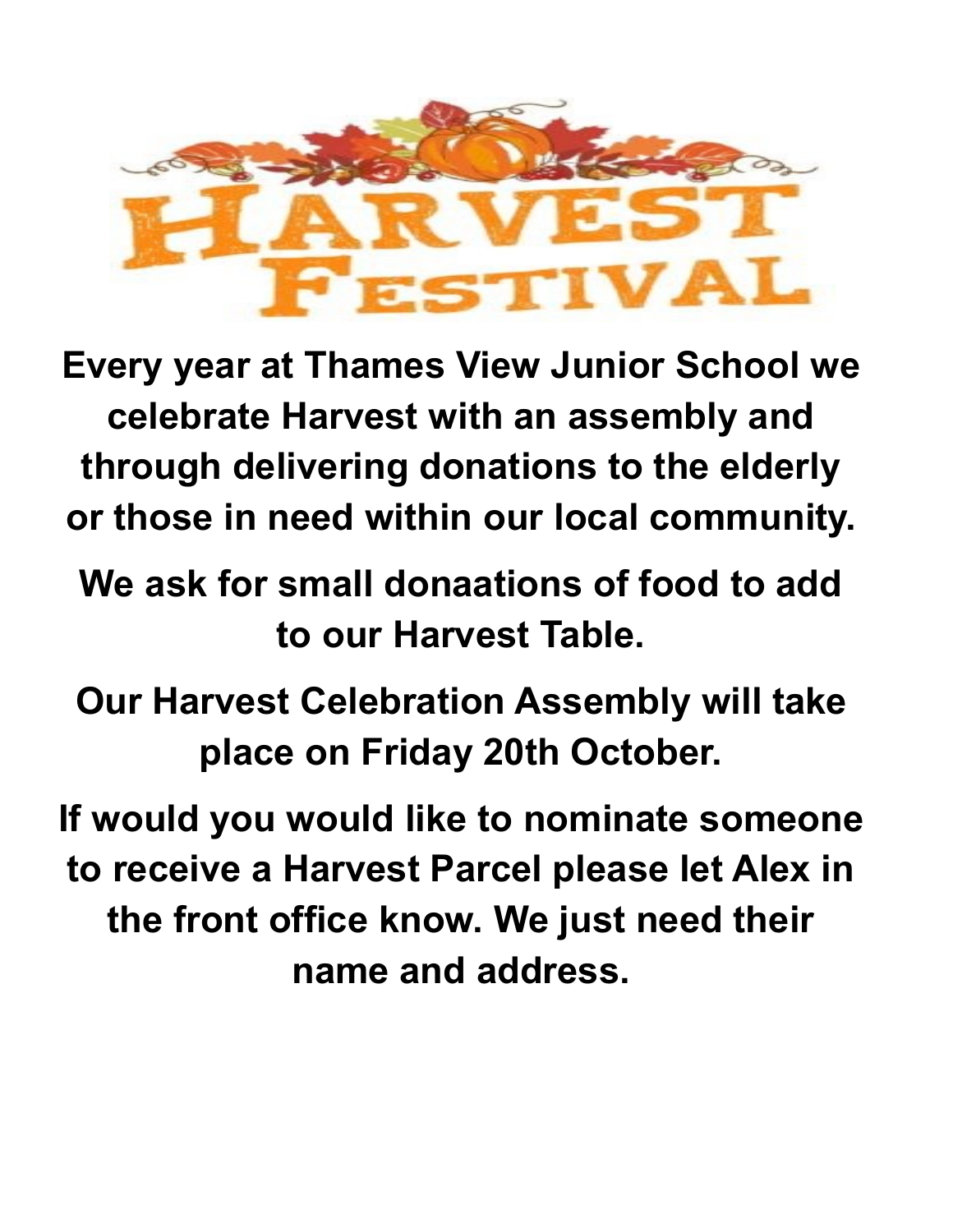

Make sure you jot down these important dates! Other dates will be released later.

Friday 29th September– MacMillan Coffee Morning

Friday 20th October– Harvest Festival Assembly

**Friday 20th October– FINISH FOR HALF TERM**

**Monday 30th October– BACK TO SCHOOL**

Monday 6th November– Individual School Photos

Monday 6th November– Year 6 Parent Meetings

Tuesday 7th November– Year 4 Parent Meetings

Wednesday 8th November– Year 3 Parent Meetings

Thursday 9th November– Year 5 Parent Meetings

Friday 17th November– Children In Need Day!

Friday 8th December– Christmas Jumper Day (Fundraiser for Save the Children)

Tuesday 12th December– Year 3/4 Christmas Panto– 10am

Wednesday 13th December– Year 3/4 Christmas Panto– 1.30pm

Thursday 14th December– Year 5/6 Carol Concert– 9.30am

Thursday 14th December– Christmas Dinner

**Friday 15th December– Finish for Christmas at 1pm.**